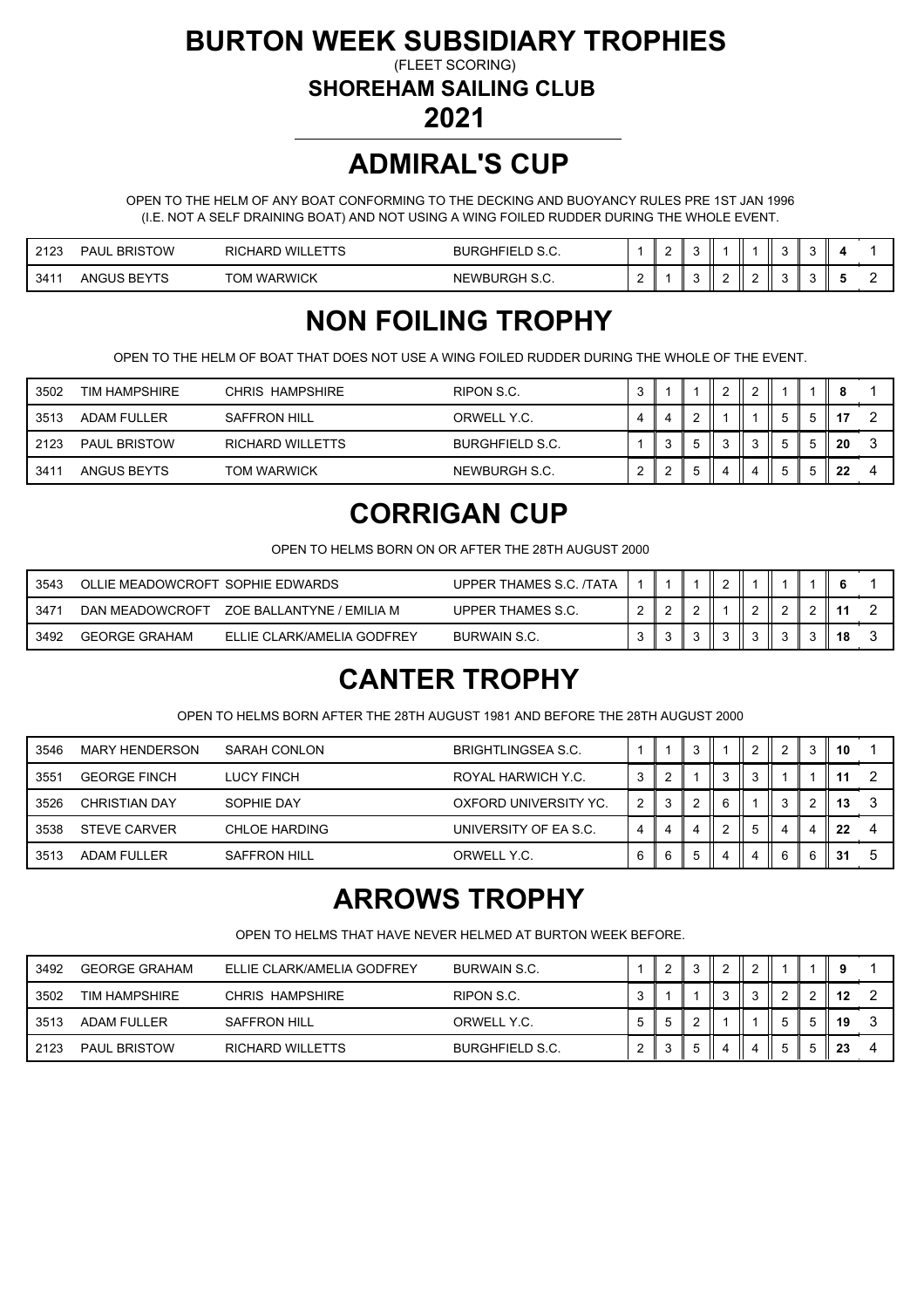## **GRAND MASTERS TROPHY**

OPEN TO HELMS BORN ON OR BEFORE THE 27TH AUGUST 1966.

| 3531 | <b>STEVE SALLIS</b>     | <b>JOANNE SALLIS</b>     | HYKEHAM S.C.                   | 3              |                |    |                | 2  |                |                | 8  |    |
|------|-------------------------|--------------------------|--------------------------------|----------------|----------------|----|----------------|----|----------------|----------------|----|----|
| 3527 | <b>KEVIN ILES</b>       | <b>KATY MEADOWCROFT</b>  | WEST OXFORDSHIRE S.C.          | 5              | 3              |    | 3              |    | $\overline{2}$ | $\overline{2}$ | 12 | 2  |
| 3525 | <b>IAN GORE</b>         | ALEX GORE                | UP RIVER Y.C.                  |                | $\overline{2}$ | 3  | $\overline{2}$ | 3  | 3              | 3              | 14 | 3  |
| 3485 | <b>GAVIN WILLIS</b>     | <b>CHRIS BAKER</b>       | <b>BRISTOL CORINTHIAN Y.C.</b> | $\overline{2}$ |                | 5  | 5              |    | 6              | 5              | 25 | 4  |
| 3537 | MIKE HOYLE              | <b>CATHERINE SEARS</b>   | SALCOMBE Y.C.                  | 4              | 5              | 4  | 4              | 11 | 5              | 4              | 26 | 5  |
| 3475 | <b>PATRICK HAMILTON</b> | <b>CHARLOTTE STEWART</b> | <b>BURWAIN S.C.</b>            | 6              | 6              | 11 |                | 5  | 4              | 6              | 34 | 6  |
| 2123 | <b>PAUL BRISTOW</b>     | <b>RICHARD WILLETTS</b>  | <b>BURGHFIELD S.C.</b>         | 7              | 8              | 11 | 8              |    | 11             | 11             | 52 | 7  |
| 3528 | PETER MIATT             | <b>OLIVIA MIATT</b>      | CARSINGTON W.S.C.              | 8              | 11             | 11 | 6              | 6  | 11             | 11             | 53 | 8  |
| 3411 | ANGUS BEYTS             | <b>TOM WARWICK</b>       | NEWBURGH S.C.                  | 9              | 7              | 11 | 9              | 8  | 11             | 11             | 55 | 9  |
| 3547 | <b>GERALD COPSEY</b>    | TANYA COPSEY             | ELY S.C.                       | 10             |                | 11 | 11             |    |                |                | 65 | 10 |

#### **MONEY CUP**

OPEN TO LADY HELMS.

| ENDERSON<br>3546<br>CONLON<br><b>BRIGHT</b><br>TLINGSEA S.C.<br>MARY<br>SARAH |  |  |  |  |  |  |  |  |  |  |
|-------------------------------------------------------------------------------|--|--|--|--|--|--|--|--|--|--|
|-------------------------------------------------------------------------------|--|--|--|--|--|--|--|--|--|--|

#### **GILL SUPER CREW CUP**

AWARDED TO FIRST CREW NEW TO BURTON WEEK.

| 3530 | <b>GRAHAM CAMM</b>               | ANYA CAMM               | <b>BURGHFIELD S.C.</b>         |                |                | 2  |                |    | 2  |    |    |                |
|------|----------------------------------|-------------------------|--------------------------------|----------------|----------------|----|----------------|----|----|----|----|----------------|
| 3543 | OLLIE MEADOWCROFT SOPHIE EDWARDS |                         | UPPER THAMES S.C. /TATA        | 3              | 3              |    | $\overline{2}$ | ◠  |    | 2  | 11 | $\overline{2}$ |
| 3485 | <b>GAVIN WILLIS</b>              | <b>CHRIS BAKER</b>      | <b>BRISTOL CORINTHIAN Y.C.</b> | $\overline{2}$ | $\overline{2}$ | 8  | 4              |    | 5  |    | 22 | 3              |
| 3431 | JOHN MEADOWCROFT JUDE ARMSTRONG  |                         | UPPER THAMES S.C.              | 5              | 6              | 3  | 6              | 3  | 3  | 3  | 23 | $\overline{4}$ |
| 3537 | <b>MIKE HOYLE</b>                | <b>CATHERINE SEARS</b>  | SALCOMBE Y.C.                  | 4              | 4              | 5  | 3              | 12 | 4  | 4  | 24 | 5              |
| 3538 | <b>STEVE CARVER</b>              | <b>CHLOE HARDING</b>    | UNIVERSITY OF EA S.C.          | 6              | 5              | 4  | 5              | 6  | 6  | 6  | 32 | 6              |
| 3502 | TIM HAMPSHIRE                    | CHRIS HAMPSHIRE         | RIPON S.C.                     | 9              |                | 6  | 10             | 8  |    |    | 44 |                |
| 3513 | <b>ADAM FULLER</b>               | <b>SAFFRON HILL</b>     | ORWELL Y.C.                    | 12             | 12             |    | 8              | 5  | 12 | 12 | 56 | 8              |
| 3528 | PETER MIATT                      | <b>OLIVIA MIATT</b>     | CARSINGTON W.S.C.              | 8              | 12             | 12 | 9              |    | 12 | 12 | 58 | 9              |
| 2123 | <b>PAUL BRISTOW</b>              | <b>RICHARD WILLETTS</b> | <b>BURGHFIELD S.C.</b>         | $\overline{7}$ | 8              | 12 | 11             | 9  | 12 | 12 | 59 | 10             |
| 3501 | <b>NEAL LILLYWHITE</b>           | <b>LAUREN ANTHONY</b>   | <b>BURGHFIELD S.C.</b>         | 12             | 12             | 12 |                | 12 | 12 | 12 | 66 | 11             |

## **JOE YORKE TROPHY**

OPEN TO THOSE HELMS THAT HAVE HELMED IN THE TWO PREVIOUS BURTON WEEKS,WHO HAVE (AS HELMS) NEVER RECEIVED A SILVER NATIONAL POINTS PRIZE, NOR FINISHED IN THE FIRST SIX IN ANY BURTON WEEK POINTS RACE,

AND HAVE NOT WON THE JOE YORKE TROPHY BEFORE.

NO AWARD - NO QUALIFYING HELMS ENTERED THIS YEAR

## **TUB'S TROPHY**

OPEN TO HELMS WHERE THE WEIGHT OF THE HELM AND CREW TOGETHER IS NOT LESS THAN 21 STONE.

| 3485 | <b>GAVIN WILLIS</b> | CHRIS BAKER      | <b>BRISTOL CORINTHIAN Y.C.</b> |   |  |  |  |    |  |
|------|---------------------|------------------|--------------------------------|---|--|--|--|----|--|
| 3513 | ADAM FULLER         | SAFFRON HILL     | ORWELL Y.C.                    | 4 |  |  |  |    |  |
| 2123 | <b>PAUL BRISTOW</b> | RICHARD WILLETTS | <b>BURGHFIELD S.C.</b>         |   |  |  |  | 10 |  |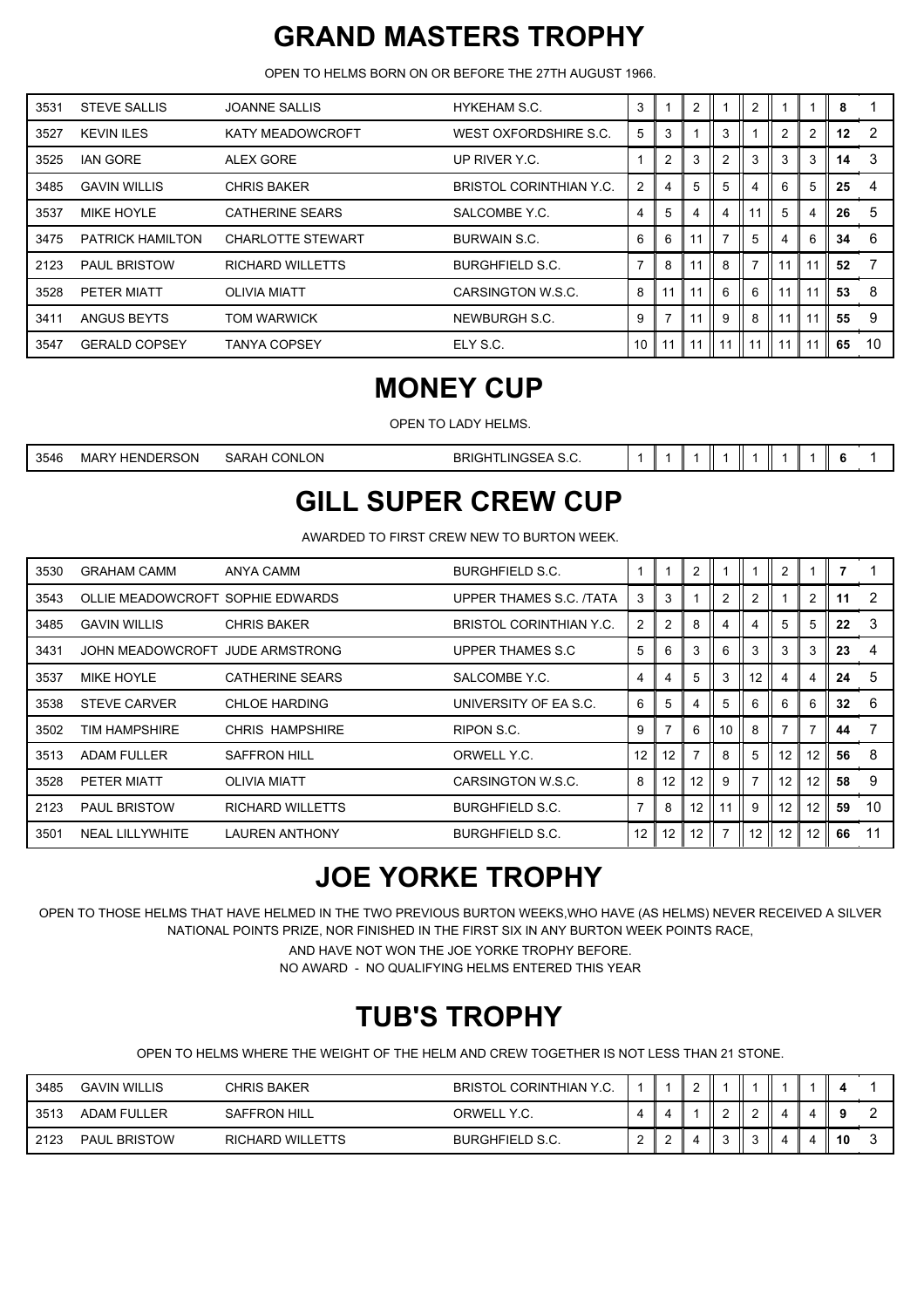#### **GIPSY TROPHY**

AWARDED TO HIGHEST PLACED "BUDDY TEAM".

BUDDY TEAM C

N 3540 SAILED BY JON IBBOTSON AND RACHEL SMITH - N3546 SAILED BY MARY HENDERSON AND SARAH CONLON -

N3537 SAILED BY MIKE HOYLE AND CATHERINE SEARS

SCORING 231 POINTS

#### **CROSS WINS TROPHY**

OPEN TO HELMS WHO, IN THE YACHTING WORLD SILVER NATIONAL POINTS SERIES, HAS THE GREATEST POINTS DIFFERENCE BETWEEN, THEIR AVERAGE SCORE FOR THE EVENT ( EX DISCARD AND OR NON FINISH )

AND THEIR LOWEST POSITION SCORE ACHIEVED IN THE SERIES.

WINNERS - N3485 "F'IN BOAT" SAILED BY GAVIN WILLIS FROM THE BRISTOL CORINTHIAN YACHT CLUB

## **CLINKER TROPHY**

OPEN TO HELMS WHO HAVE BUILT THEIR BOATS THROUGHOUT FOR THEIR OWN USE.

| 3545 | --<br><b>TO:</b><br>--<br>UM.<br>ᄂᄂᄂ | <b>BUGGE</b><br>-NFFFR | <b>BURGHFIEL</b><br>◡.◡.<br>--              |  | - |  |  |  |
|------|--------------------------------------|------------------------|---------------------------------------------|--|---|--|--|--|
| 3485 | <b>GAVIN WILLIS</b>                  | <b>BAKEF</b><br>CHRIS  | <b>BRIST</b><br>. CORINTHIAN `<br>ÜL<br>. ب |  |   |  |  |  |

## **ROYAL THAMES YC TROPHY**

AWARDED TO THE CREW OF THE WINNER OF THE YACHTING WORLD SILVER NATIONAL POINTS TROPHY.

ISOBEL STEWART THE CREW OF N3544 " WHITEBAIT"

FROM THE ROYAL HARWICH YC

## **BURTON BRICK**

AWARDED TO THE PERSON INVOLVED IN THE MOST NOTEWORTHY OR AMUSING EVENT OF THE WEEK.

AWARDED TO DAN MEADOWCROFT

FOR INADVERTENTLY ROUNDING THE LEEWARD MARK TO STARBOARD AND MEETING HEAD ON WITH OTHERS ON PORT WHO WERE CORRECTLY ROUNDING WITH THE MARK TO PORT, NARROWLY AVOIDING A HUGE CRASH IN THE ENSUING CONFUSION.

# **DECANTER TROPHY**

AWARDED TO A MEMBER OF THE ASSOCIATION WHO IS CONSIDERED TO HAVE CONTRIBUTED TO THE CLASS IN MERIT,PRESTIGE OR EXAMPLE.

TO BE AWARDED TO PAUL BRISTOW FOR HIS CONSIDERABLE WORK RESTORING N2123 "PERPLEXITY" TO "AS NEW " CONDITION, INVOLVING SEVERAL YEARS OF WORK

# **SHOTGUN TROPHY**

OPEN TO THE HELM OF ANY WOODEN BOAT OF CLINKER CONSTRUCTION, BUILT PRIOR TO 1975 (VINTAGE BOATS) AND WOODEN CLINKER BOATS SUBSEQUENTLY BUILT TO DESIGNS

ISSUED BEFORE THAT YEAR AND NOT USING A WING FOILED

RUDDER DURING THE WHOLE EVENT.

| 0.40c<br>_ | `OW<br>PAUL<br><b>DDIC</b><br>DRK. | -----<br>WII<br>ז הי<br>. 311<br>. .<br>$\cdots$<br>ъ,<br>АL | י ה<br>- 1 5<br>-<br>our<br>ш |  |  |  |  |  | - |  |  |  |
|------------|------------------------------------|--------------------------------------------------------------|-------------------------------|--|--|--|--|--|---|--|--|--|
|------------|------------------------------------|--------------------------------------------------------------|-------------------------------|--|--|--|--|--|---|--|--|--|

## **CENTENARY TROPHY**

AWARDED TO THE HIGHEST PLACED VINTAGE BOAT IN THE SIR WILLIAM BURTON CUP RACE. NO AWARD NO QUALIFYING BOAT COMPETED IN THE BURTON CUP RACE THIS YEAR

## **DICK WYCHE TROPHY**

AWARDED TO HIGHEST PLACED CORRIGAN CUP ENTRANT IN THE SIR WILLIAM BURTON CUP RACE. N3543 "D B COOPER" HELMED BY OLLIE MEADOWCROFT AND CREWED BY SOPHIE EDWARDS FROM THE UPPER THAMES S.C./ TATA STEEL